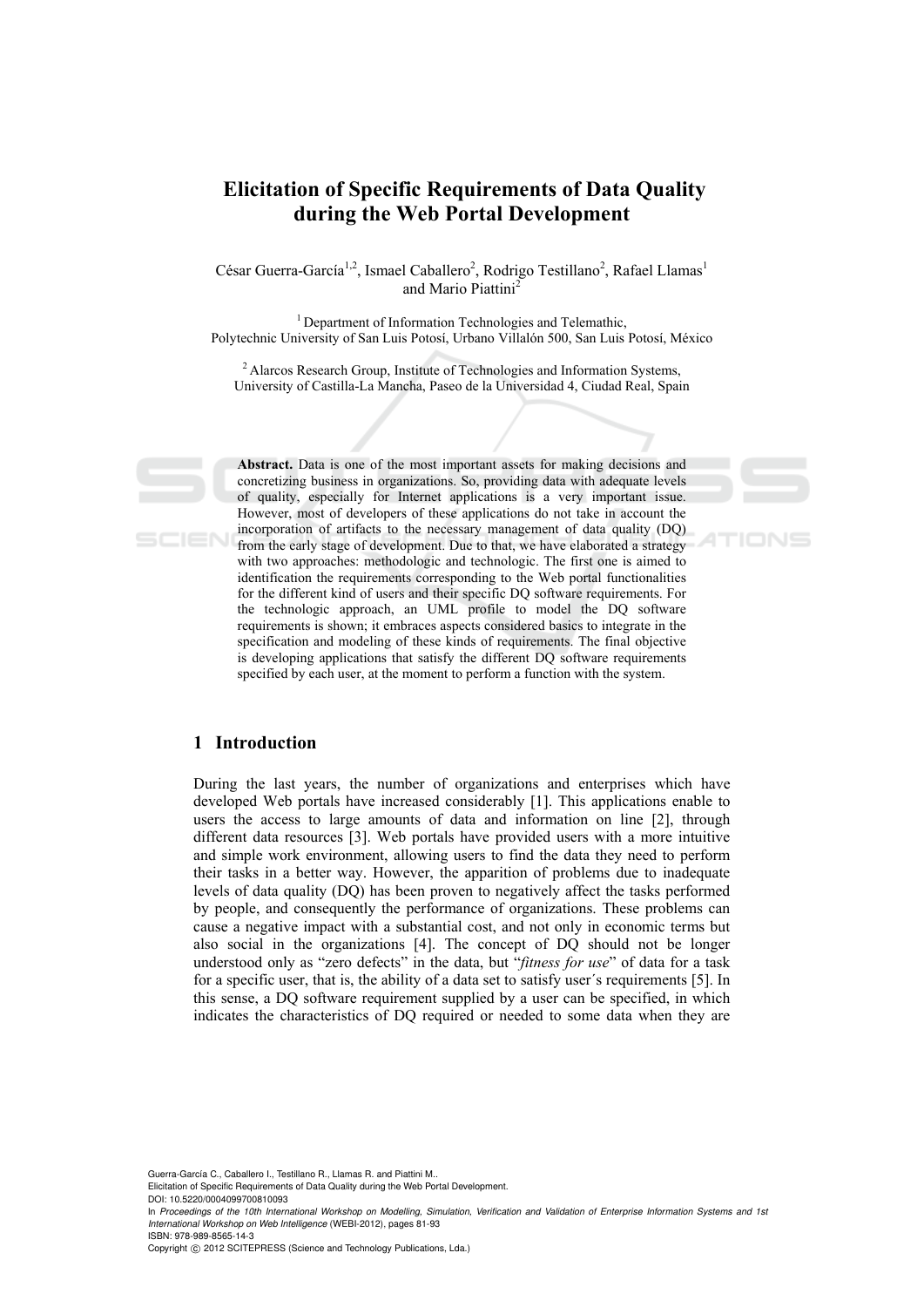used in certain specific task. The focus of this research is centred on how to elicit and introduce in the stage of requirements analysis, the corresponding software requirements for the management of DQ as a new kind of requirements. With this in mind, in this paper we describe the work made. Firstly, it was carried out a systematic review of the literature related with the purpose of getting a list of works done [6], which could be presumably related both methodologic focus as technologic into the area of DQ requirements specification. We have only found few proposals, as shown by [7], [8] and [9] for the relational model, or these related to semantic technology showed in [10] and [11], but none specifically related to deal with DQ requirements management. Due to this reason, as part of the methodologic focus of the research, it was designed a strategy of work in which the first step was relate the DQ problems (*potholes*) identified in Information Systems (IS) described by Strong et al. in [12] to the specific Web portal functionalities defined by Collins in [13]. In order to identify the DQ characteristics that could be critiques at the moment to implement each one of Web functionalities. Within this strategy, we got a list with a generic set of DQ software requirements that any development team would like to include into a System Requirements Specification (SRS) document. These requirements should guide to the analyst in the identification of software requirements related to DQ from the viewpoint of each role performing a task. Due to the above, the first objective of this work is *DAQUA-VORD*, a methodology aimed to identify and elicit both kinds of software requirements for Web portal development: those focused to functionalities, and those ones oriented to DQ management. The second objective is included as part



The remainder of the paper is structured as follows: Section 2 reviews the three pillars in which our proposal is grounded: data quality measurement, Web portal functionalities and the requirements elicitation method. Section 3 presents our proposal: firstly the list of DQ software requirements, immediately the methodology DAQUA-VORD, and finally the UML profile. In Section 4 an example of application is shown. Finally in section 5 we introduce some conclusions.

of the technological approach, in which a UML profile is proposed in order to model in a clear way, all DQ requirements related to each one of Web functionalities.

#### **2 Revision of Related Areas**

#### **2.1 Data Quality**

In order to reduce the negative impact of problems (technical, organizational or legal) due to inadequate levels of DQ [14], it is paramount that companies can have a quantitative perception of their actual importance. So, they must assess how good their organizational data resources are for the tasks at hand. Organizations have to deal to the DQ, both in subjective perceptions by individuals that use the data, as objective measures based on a set of data. An assessment of DQ in a subjective way can reflect the needs and experiences of users with a set of data [8]. If the users assess the quality of data as poor, their tasks could be influenced by this assessment [15]. As mentioned, the most accepted definition for the concept "Data Quality" is "*fitness for use*" [16]. This means that a user typically evaluates the quality of a set of data for a particular task, which it is done in a specific context according to a set of criteria or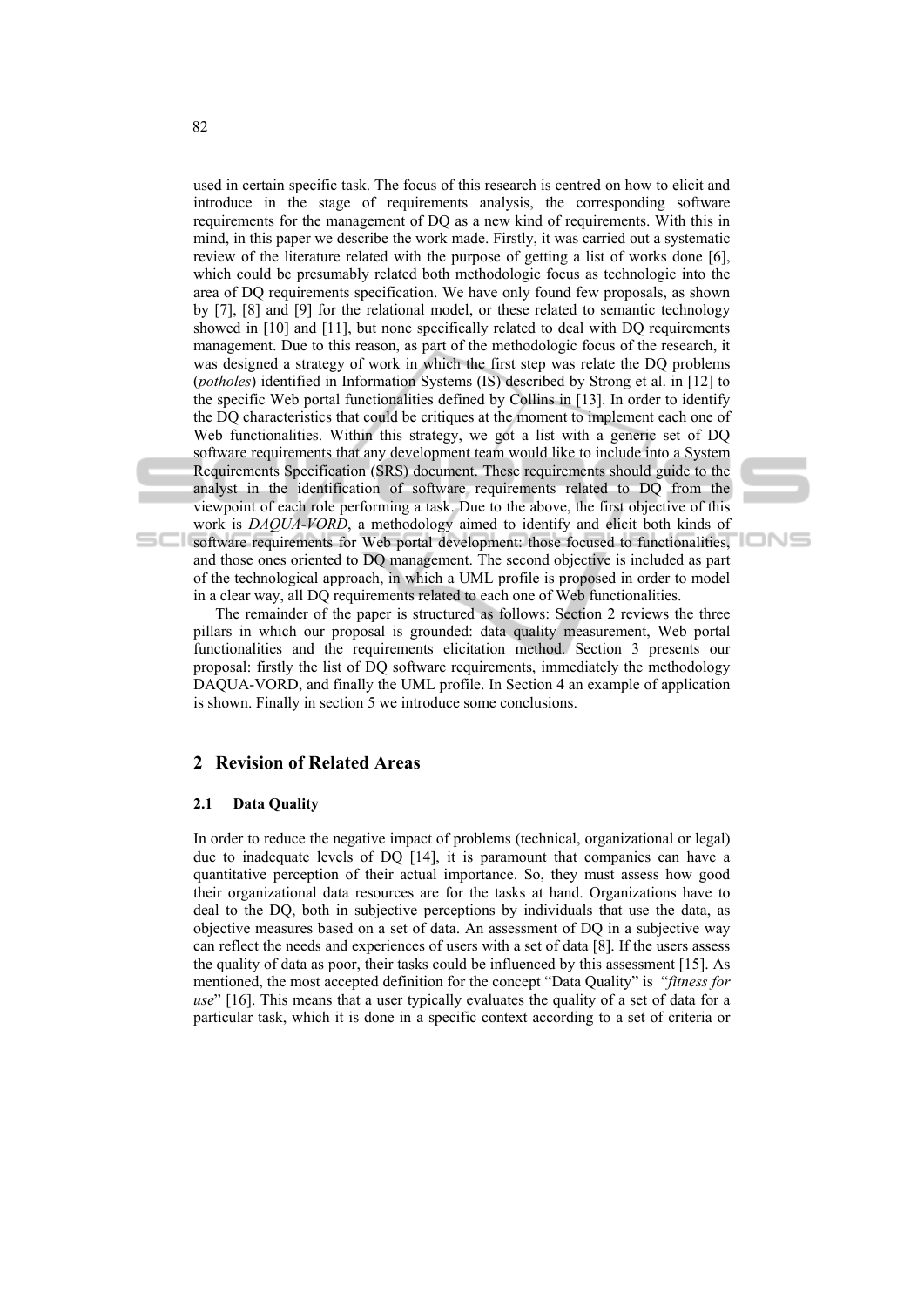dimensions of DQ. An user performing a role within a IS can specify for a piece of data different DQ software requirements as be necessary, specifying the DQ dimensions that better represent this kind of requirements for a determined task. So, *the perception about the DQ level of a set of data could be different for diverse tasks, even for the same user performing different roles*. For measuring the level of DQ of a piece of data, it is necessary to identify several DQ dimensions (known the set as "*DQ model*") which can characterize the DQ requirements in a better way. Although there exists many DQ models most of them are quite domain dependant, which diminishes their applicability. In order to get a broader perspective as possible, we chose for our research the generic DQ model proposed in the standard ISO/IEC 25012 [17]. This international standard brings together fifteen DQ dimensions from two points of view: *Inherent* and *System dependent*.

#### **2.2 Web Portal Functionalities**

In stated in the introduction, our first step is to associate the relationships between Web portal functionalities and those DQ dimensions, which would best represent the various roles' DQ software requirements. So, we must first enumerate and review these functionalities as described by Collins [13]. We have reordered them in base to our experience and knowledge in both data quality and web development areas: *Content Management, Process and actions, Search capabilities, Administration, Security, Data points and integrations, Communication and collaboration, Presentation, Taxonomy, Personalization* and *Help features*. This reordering was taking as criterion the following: a greater probability of using of a Web functionality, a greater probability of being susceptible of finding inadequate levels of DQ.

#### **2.3 Requirements Elicitation Method**

The Requirements Elicitation is perhaps the activity most often regarded as the first step in the Requirements Engineering process, this activity is responsible to identify the stakeholders of the system and discover the requirements from them [18]. The viewpoint-oriented approach takes into consideration the different viewpoints of the different roles to structure and organize the requirement elicitation process [19]. The key point of the viewpoint-oriented analysis takes into account the existence of several perspectives and provides a framework to discover conflicts between the requirements proposed by different viewpoints. The viewpoint can be used as a form to classify the stakeholders. The VORD (*Viewpoints-Oriented Requirements Definition*) method proposed in [19] was designed to guide the process of elicitation and analysis of requirements having into account the different point of views of a system. The steps of this method are: *VI-1.Viewpoints Identification, VS-2.Viewpoints Structuring, VD-3.Viewpoints Documentation* and *VL-4.Viewpoints Layout*.

IONE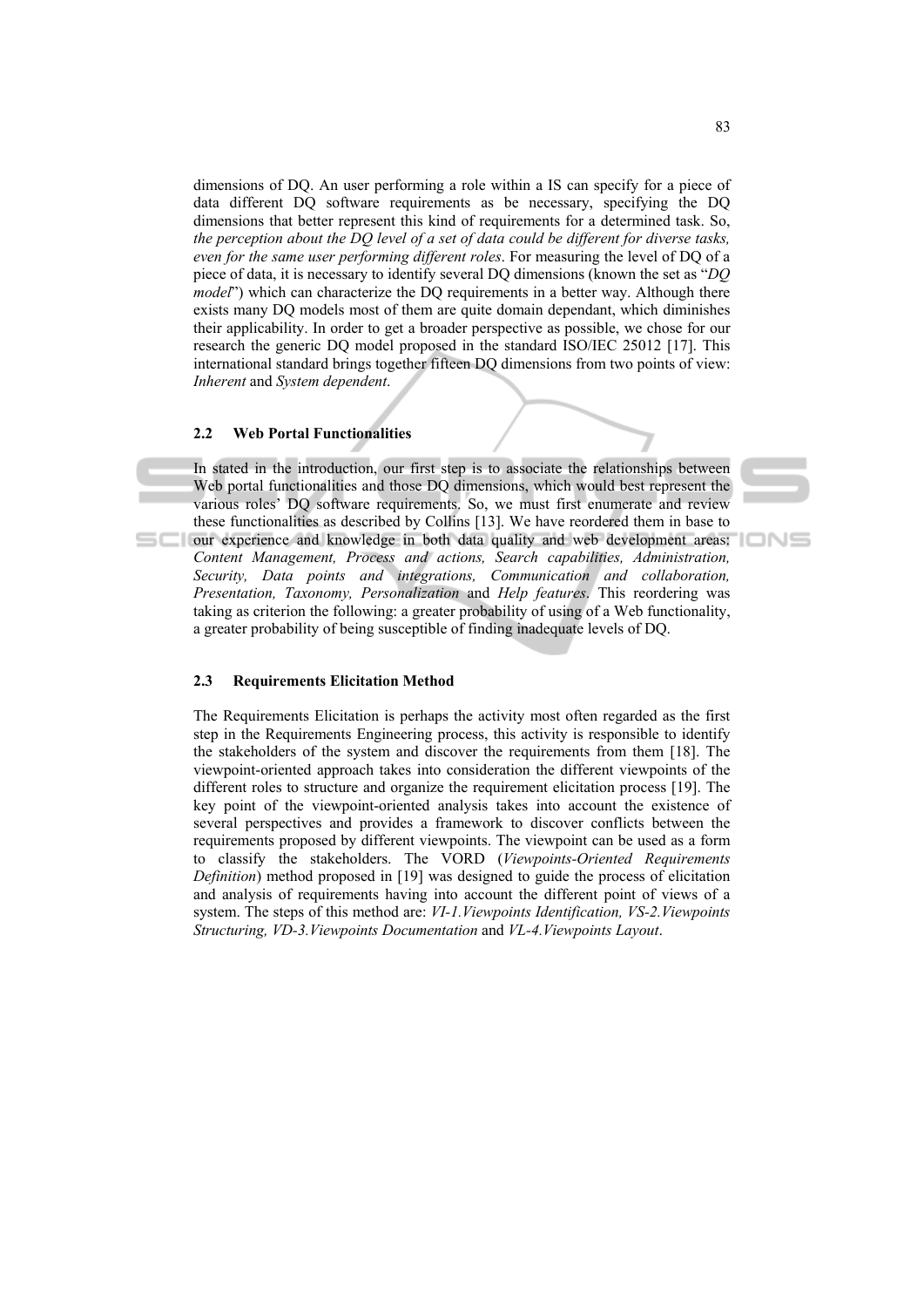## **3 A Methodology for the Elicitation of DQ Software Requirements**

#### **3.1 Relation between DQ Dimensions and Web Portal Functionalities**

Once presented in section 2.1 the DQ dimensions, and listed the Web functionalities in section 2.2, we performed an analysis in both areas, it getting a matrix of relationship between the DQ dimensions and Web portal functionalities. Considering these relations at the moment to develop every one of Web functionality, it would be possible to ensure that the data that will be stored and manipulated by the functionalities have an acceptable level of DQ. Therefore, it is necessary to describe the DQ requirements that can be drawn to avoid or minimize the effect of the common source of problems, as those described by Strong et al. in [12]. So the main challenge is not only to specify the relations itself, but also to express them through of the specification of DQ software requirements. Once defined these kinds of requirements the analyst will be able to specify the DQ dimensions that should be observed and implemented for each one of the Web functionalities. In this sense, we made an analysis about what kind of problems (defined by Strong et al. in [12]) could be related to each one of the Web portal functionalities, it getting as result the next matrix (see **Table 1**). Once completed the matrix, it was performed an analysis and comparison of each one of DQ dimensions described both in the model proposed by Wang and Strong [20] as in the standard ISO/IEC 25012. The aim of this comparison was to resolve possible conflicts in the description of the different DQ dimensions, either the existence of dimensions with the same name and different meaning, or dimensions with different name but the same meaning.

| Problems ( <i>potholes</i> )       | Multiple<br>sources | production<br>Subjective | Production<br>errors | information<br>Too Much | Distributed<br>systems | Nonnumeri<br>$\circ$ | information<br>Advanced<br>requiremen<br>analisys<br>$^{15}$ | task needs<br>Changing | requiremen<br>Security<br>$^{15}$ | resources<br>Lack of |
|------------------------------------|---------------------|--------------------------|----------------------|-------------------------|------------------------|----------------------|--------------------------------------------------------------|------------------------|-----------------------------------|----------------------|
| <b>Functionalities</b>             |                     |                          |                      |                         |                        |                      |                                                              |                        |                                   |                      |
| Content Management                 | V                   | V                        | V                    |                         |                        | V                    | N                                                            |                        | V                                 |                      |
| Process and Action                 |                     |                          |                      |                         |                        |                      |                                                              | $\sim$                 |                                   |                      |
| Search capabilities                |                     |                          |                      |                         | N                      |                      |                                                              |                        | N                                 |                      |
| Administration                     |                     |                          |                      |                         |                        |                      |                                                              | $\mathcal{L}$          |                                   |                      |
| Security                           |                     |                          |                      |                         |                        |                      |                                                              |                        | N                                 |                      |
| Data points and<br>integration     |                     |                          |                      |                         | N                      |                      |                                                              |                        | V                                 |                      |
| Collaboration and<br>Communication |                     |                          |                      |                         | N                      |                      | N                                                            |                        |                                   |                      |
| Presentation                       |                     |                          |                      |                         |                        |                      |                                                              | $\mathcal{N}$          |                                   |                      |
| Taxonomy                           |                     |                          |                      |                         | N                      |                      |                                                              |                        |                                   |                      |
| Personalization                    |                     |                          |                      |                         |                        |                      |                                                              |                        | N                                 |                      |
| Help features                      |                     |                          |                      |                         |                        |                      |                                                              |                        |                                   |                      |

**Table 1.** Matrix of relationship between web functionalities and problems identified by [12].

IONS

Finally, taking as reference the research published by Strong et al. in [12], where the DQ dimensions that affect each one of the problems ("*potholes*") were classified based on their model [20], it was obtained the next matrix of relation (see Table 2). In this matrix, the DQ dimensions established in the Wang´s model were changed by their similar described in the standard ISO/IEC 25012.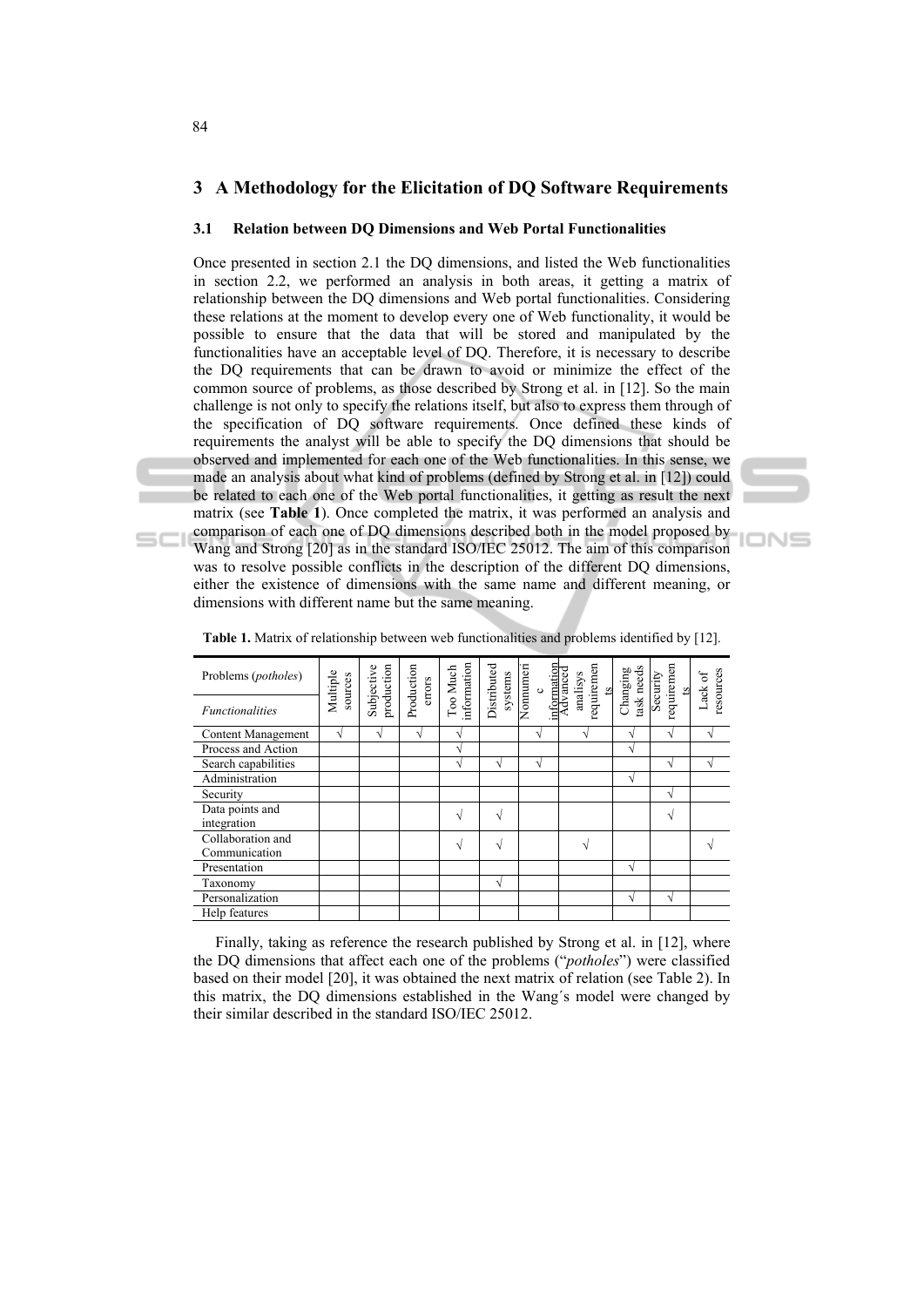| DQ Dimensions<br>(ISO 25012)          | Accuracy | Completeness | Consistency | Credibility | Currentness | Accesibility | Compliance | Confidentiality | Efficiency | Precision | Traceability | nderstandability | Availability | Portability |                |  |
|---------------------------------------|----------|--------------|-------------|-------------|-------------|--------------|------------|-----------------|------------|-----------|--------------|------------------|--------------|-------------|----------------|--|
| Web Portal<br>functionalities         |          |              |             |             |             |              |            |                 |            |           |              |                  |              |             | Recoverability |  |
| Content<br>Management                 |          | V            | $\sqrt{ }$  | V           | $\sqrt{ }$  | $\sqrt{ }$   | √          | $\sqrt{ }$      |            |           |              |                  |              |             |                |  |
| Process and<br>Action                 |          | $\sqrt{}$    |             |             | V           | $\sqrt{}$    | $\sqrt{}$  |                 |            |           |              |                  |              |             |                |  |
| Search<br>capabilities                |          | V            | $\sqrt{ }$  |             | N           |              | V          | V               |            |           |              |                  |              |             |                |  |
| Administration                        |          | $\sqrt{}$    |             |             |             |              | V          |                 |            |           |              |                  |              |             |                |  |
| Security                              |          |              |             |             |             | $\sqrt{ }$   | V          | V               |            |           |              |                  |              |             |                |  |
| Data points and<br>integration        |          | $\sqrt{}$    | $\sqrt{}$   |             | V           | √            | V          |                 |            |           |              |                  |              |             |                |  |
| Collaboration<br>and<br>Communication |          |              |             |             |             |              | N          |                 |            |           |              |                  |              |             |                |  |
| Presentation                          |          | V            |             |             |             |              |            |                 |            |           |              |                  |              |             |                |  |
| Taxonomy                              |          |              | V           |             | $\sqrt{ }$  |              | V          |                 |            |           |              |                  |              |             |                |  |
| Personalization                       |          | N            |             |             |             |              | V          | V               |            |           |              |                  |              |             |                |  |
| Help features                         |          |              |             |             |             |              |            |                 |            |           |              |                  |              |             |                |  |

**Table 2.** Matrix of relationship of web functionalities and DQ dimensions.

#### **3.2 DAQUA-VORD Methodology**

As one result of this research, the DAQUA-VORD methodology is proposed, it can guide developers in the specification of DQ requirements, it identifying for each one of the functionalities selected, those DQ dimensions that have to be considered (and implemented) according to previous matrix (Table 2). The specification of these DQ dimensions from different perspectives (*viewpoints*) of the users performing a specific task should be introduced as new software requirements. The reason why we decided to use the "*VORD*" method as reference is that it allows the incorporation of DQ management aspects during the requirement elicitation process. In this way, DQ software requirements can be introduced as normal ones, but always taking into account the diverse viewpoints of the different kind of users performing a task. It is important assuring that techniques to be used can adequately capture and organize all kind of requirements (e.g. functional requirements together with specific DQ requirements). Descriptions of the stages of *DAQUA-VORD* methodology, mapped from those one from *VORD*, as well as its subactivities, its input and output products, and techniques/tools related will be next shown.

1. *IWPV. Identification of the Web Portal Viewpoints*. This stage is analogous to the step VI-1 of VORD method. It implies to discover the different viewpoints that will receive the functionalities of the Web Portal, besides the identification of the Web Portal functionalities together with the DQ dimensions associated (see Table 3).

2. *VS. Viewpoints Structuring*. It is aimed at grouping the viewpoints related in a suitable hierarchy. The main functionalities are located at the top levels of the hierarchy, once done that, these functionalities are inherited to the viewpoints of low level, besides the DQ dimensions are hierarchized in the same context (see Table 4).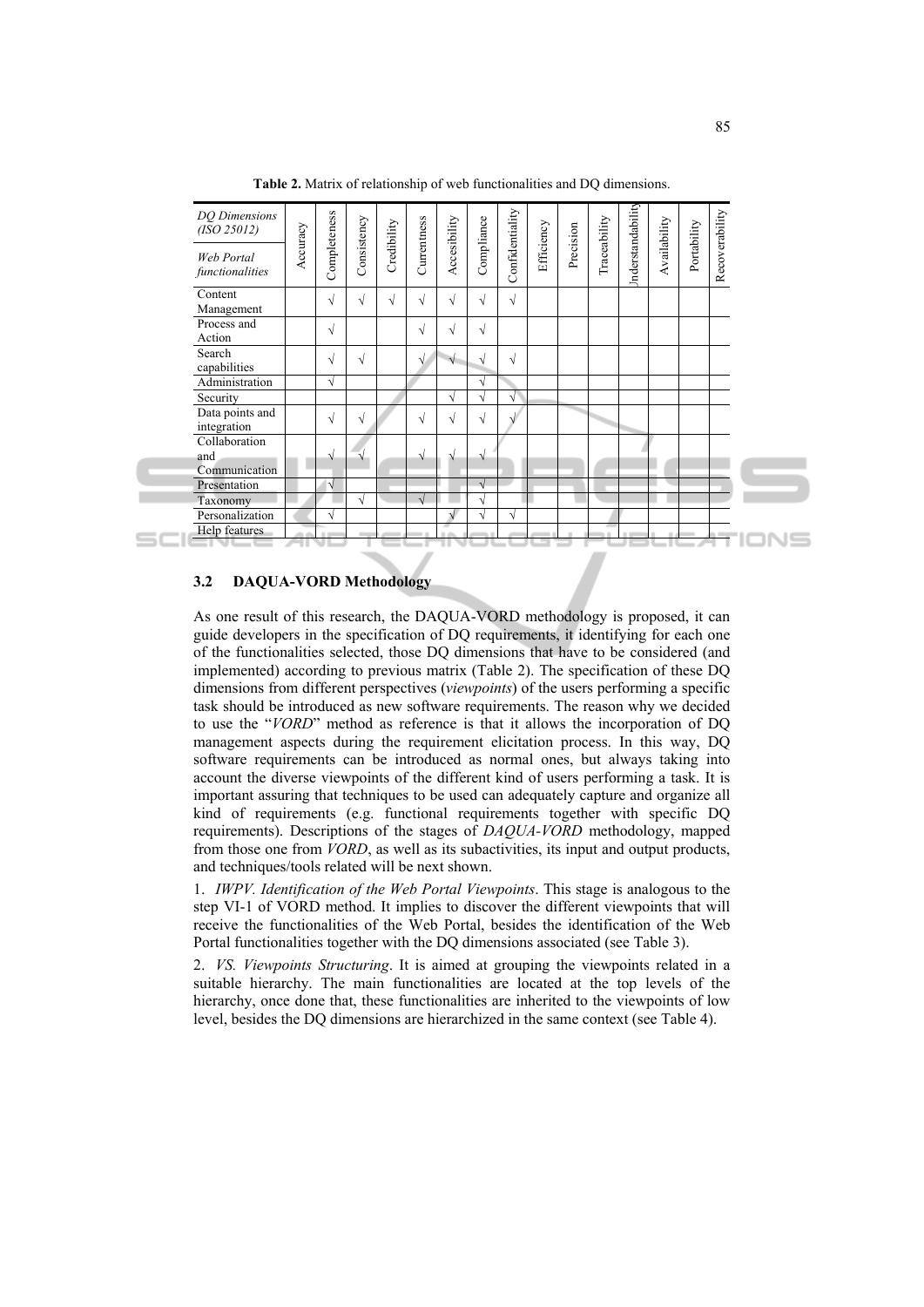**Table 3.** Artefacts and subactivities for the IWPV.

|                       | - List of identified viewpoints being able to propose software requirements                                                                                                                                                                 |
|-----------------------|---------------------------------------------------------------------------------------------------------------------------------------------------------------------------------------------------------------------------------------------|
| <b>Input Product</b>  | for the system.<br>- List of all Web Portal functionalities [13].                                                                                                                                                                           |
| <b>Output Product</b> | - List of chosen functionalities for satisfying requirements of each viewpoint.                                                                                                                                                             |
| Tools and techniques  | - Interviews - Study of documentation - Questionnaire - Brainstorming                                                                                                                                                                       |
| matrix of Table 2.    | IWPV.2. Identification of the Data Quality Dimensions (IDOD), it implies to identify the different DQ<br>dimensions related to each one of the functionalities described for each viewpoint, taking as base the                             |
| <b>Input Product</b>  | - List of viewpoints identified being able to propose DQ requirement for the<br>system.<br>- List of chosen functionalities for satisfying requirements of each viewpoint.<br>- List of DQ dimensions (see Table 2) for each functionality. |
| <b>Output Product</b> | - List of DO dimensions associated to the different functionalities.<br>- Document of System Requirements Specification.                                                                                                                    |
| Tools and techniques  | - Interviews - Work sessions - Brainstorming                                                                                                                                                                                                |
|                       | <b>Table 4.</b> Artefacts and subactivity for the VS.                                                                                                                                                                                       |
|                       | VS.1. Choose a DO Model (CDOM), it consists of classifying the DQ dimensions according to the                                                                                                                                               |
|                       | hierarchy, in base at the priority level that the Web Portal functionalities have (listed in section 2.2).                                                                                                                                  |
|                       | - List of viewpoints identified in the system.                                                                                                                                                                                              |

3. *DV. Documentation of the Viewpoints*. It encompasses the refinement of the description of the viewpoints and the functionalities identified, adding the DQ dimensions (Table 5).

Output Product - List of classification of DQ dimensions (*DQ Model*).

Tools and techniques | - Work sessions - Judgment of experts

|  |  |  | Table 5. Artefacts and subactivity for the DV. |  |  |  |
|--|--|--|------------------------------------------------|--|--|--|
|--|--|--|------------------------------------------------|--|--|--|

|                       | DV.1. Documentation of the Data Quality Dimensions (DDQD), it consists of documenting or modeling |
|-----------------------|---------------------------------------------------------------------------------------------------|
|                       | if possible, the DQ dimensions identified (e.g. through use cases diagram).                       |
| <b>Input Product</b>  | - List of classification of data quality dimensions.                                              |
|                       | - Document of System Requirements Specification.                                                  |
| <b>Output Product</b> | - Document of System Requirements Specification (SRS) augmented with DO                           |
|                       | Requirements Specification.                                                                       |
| Tools and techniques  | - Work sessions - Judgment of experts - Tools like Word processors - Modeling                     |
|                       | tools for UML                                                                                     |

4. *LVS. Layout of the Viewpoints of the System.* It encompasses identifying the main objects in an object-oriented design using the information of the functionality encapsulated in the viewpoints (see Table 6).

#### **3.3 UML Profile to Management of DQ Software Requirements**

In this section we show the proposal for modeling of DQ software requirements, by using a UML profile. Unlike of the proposals founded in the systematic review [21], this profile is focused in modelling DQ software requirements from the perspective of each user (*viewpoint*) at the moment to perform a specific task. The motivation of this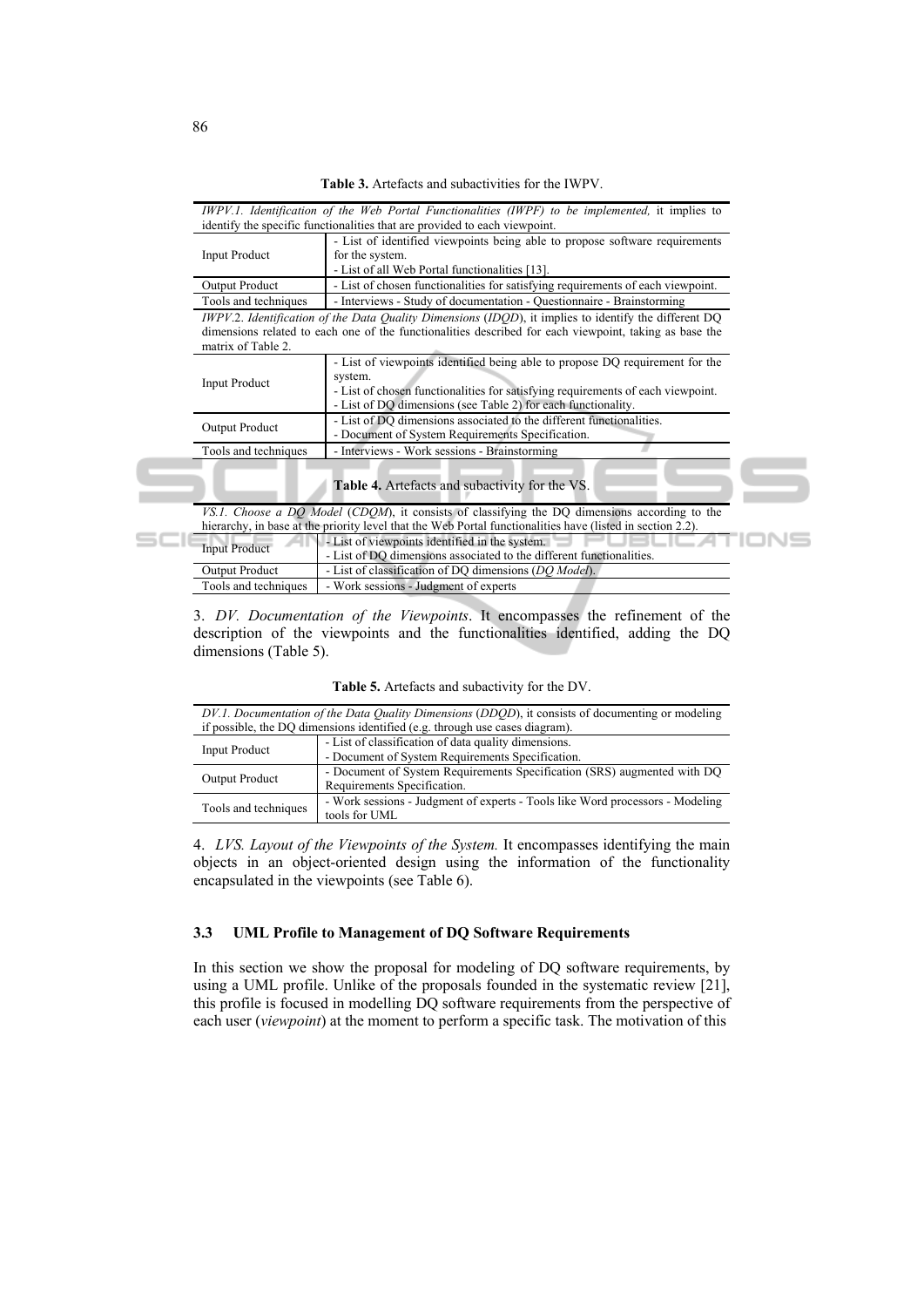| LVS.1. Modeling of Data Quality Requirements (MDQR), it consists of modeling the different DQ |                                                                                                                                                                                                    |  |  |  |  |
|-----------------------------------------------------------------------------------------------|----------------------------------------------------------------------------------------------------------------------------------------------------------------------------------------------------|--|--|--|--|
|                                                                                               | requirements (DO dimensions) in a data model and later on, in a process model.                                                                                                                     |  |  |  |  |
| <b>Input Product</b>                                                                          | - Document of SRS augmented with DO Requirements Specification.                                                                                                                                    |  |  |  |  |
| <b>Output Product</b>                                                                         | - Document of high level design with awareness of data quality (data model and<br>process).                                                                                                        |  |  |  |  |
| Tools<br>and                                                                                  | - Object oriented modeling tools (Rational Rose, Visual Paradigm, Poseidon,                                                                                                                        |  |  |  |  |
| techniques                                                                                    | ArgoUML, etc.).                                                                                                                                                                                    |  |  |  |  |
|                                                                                               | LVS.2. Validation of Model (VM), it consists of validating the complete model with the stakeholders.                                                                                               |  |  |  |  |
| <b>Input Product</b>                                                                          | - Document of System Requirements Specification augmented with DQ<br>Requirements Specification.<br>- Document of high level design with awareness of data quality.                                |  |  |  |  |
| <b>Output Product</b>                                                                         | - Final Document approved of "System Requirements Specification augmented"<br>with DQ Requirements Specif".<br>- Final Document approved of "High level design with awareness of data<br>quality". |  |  |  |  |
| Tools<br>and<br>techniques                                                                    | - Work sessions<br>- Interpersonal negotiation techniques                                                                                                                                          |  |  |  |  |

proposal appears from the necessity of allowing analysts and designers specifying in a more clear way, which DQ dimensions (related each Web functionality) should be implemented from the specification of user requirements. For this reason, both functional requirements (*information requirements*) as DQ software requirements should be considered from the earliest stages of development, because it will allow to designer to model all the requirements through the convenient extensions (e.g. use

case diagrams). This UML profile specifies how the concepts of the Web functionalities and the DQ dimensions are related and represented, through stereotypes of UML language. The package that contains the stereotypes defined into the profile (see Fig. 1) is represented with a extended class diagram of UML2 [22].



Fig. 1. Profile to specification of DQ requirements.

## **4 Example of Application**

 $SCI$ 

In Table 7, a typical problem statement for developing a Web portal is showed.

IONS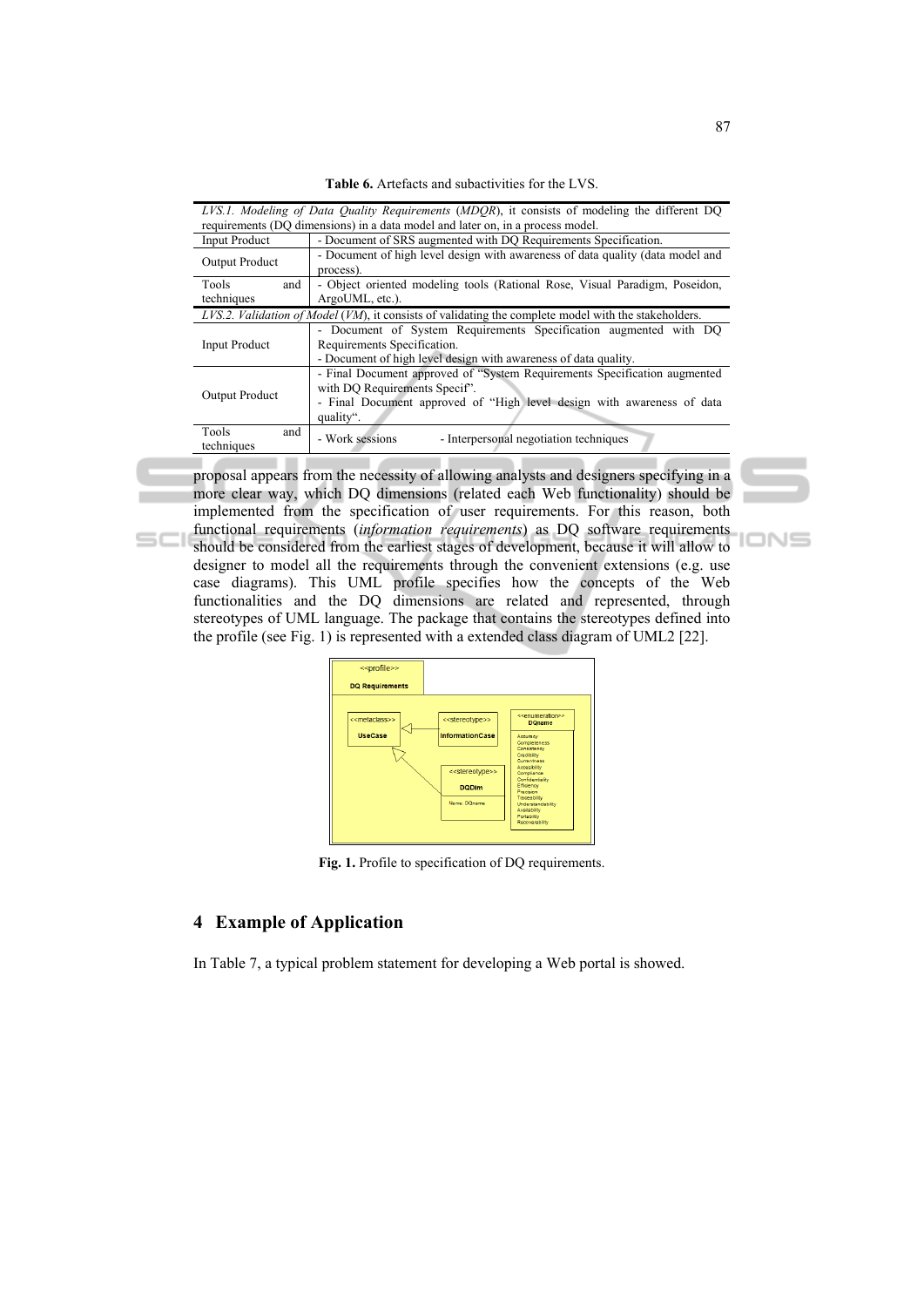The ACME Realtors company would like to create an e-development solution that will replace the home listing catalogs that are printed on a monthly basis. The new system will allow to any *user* doing search in the property´s database for current listings or find a Realtor, but only users registered (prospective *buyers*) will be able to initiate the loan process. *Realtors* will be able to list their properties on the ACME Realtor system and update the pictures of every property. A prospective *buyer* will be able to log on to the system and set up a personal profile. This profile will allow the *buyer* to enter a set of personal preferences and search requirements. *Buyers* will also be able to bookmark properties to the personal planner for easy reference the next time they log on. After a *buyer* has logged on to the system they may choose to search for a home, find a Realtor, or apply for a mortgage loan. The *buyer* and *Realtor* should be able to search for a home in a geographic area by city, zip code, or the Multiple Listing Service (MLS) number. The *buyer* should be able to further narrow their search through a series of filter criteria until they find a number of homes they are interested in. Any *user* and *buyer* should be able to view a picture of the home and see a full text description on all the amenities and features that the home has to offer. Finally, if the buyer is interested in receiving more information on the home, the *buyer* will be able to send an e-mail to the listing broker. The prospective *buyer* has the option to apply for a mortgage loan using the ACME Realty System. ACME Realtors has an existing Loan System that communicates with a number of partner lenders to gain loan pre-qualification approvals. This system should continue to be used for sending loan requests to potential lenders. The Realty System will ask the prospective buyer a series of questions about their current financial standing. After the prospective *buyer* has answered all questions, the system will send the data to the Loan System and receive a list of possible offers for a loan. If the *buyer* chooses to select one of the pre-qualification offers, the system will inform the customer that a credit report must be generated. The *Administrator* will be responsible to generate the Credit Reporting. *Realtors* subscribe to a Credit Reporting service, and the existing interface to this system should be used to provide this service. The *buyer* should be allowed to view the broker's personal profile that may contain any type of information that the broker enters and also a summary of all the properties that the broker currently has listed. *Realtors* must be able to access the on-line system to modify their personal profiles that are displayed to buyers. The *Administrator* will be responsible to create a new listing of properties and assign them to every Realtor. Besides, the *Administrator* will assign the nominal fee of each property and he will be able to update some pictures.



Once shown the problem statement, we can begin with the application of the methodology as follows:

1. *IWPV. Identification of the Web Portal Viewpoints*. One of main output product of this stage is identifying the viewpoints, which are: (a) *Buyer*, (b) *Realtor*, (c) User, and (d) *Administrator*.

*IWPV.1. Identification of the Web Portal Functionalities (IWPF) to be implemented*. The output product consists of a list of requirements and functionalities identified (see Table 8).

*IWPV.2. Identification of the Data Quality Dimensions (IDQD)*. List of DQdimensions identified for each one of the web functionalities (see Table 9). This listwill be useful to analyst, since they will be able to select whatever of them.

*2. VS. Viewpoints Structuring.* The level of importance of each proposed requirement, taking into account in this example the number of times that every requirement is related to each viewpoint, it is as follow: *(1) Login to the system, (2) Search of properties, (3) Send an email, (4) Update pictures of properties, (5) Subscribe to Credit Reporting Service, (6) See full description of properties, (7) Find a realtor, (8) View a picture, (9) Initiate a loan process, (10) Setup a personal profile, (11) Permit to mark properties to the personal planner, (12) Respond questions about financial standing, (13) Choose a pre-qualification offer, (14) View the broker´s personal profile, (15) View summary of properties assigned to realtors, (16) List their properties assigned, (17) Modify personal profile, (18) Generate a credit report, (19)*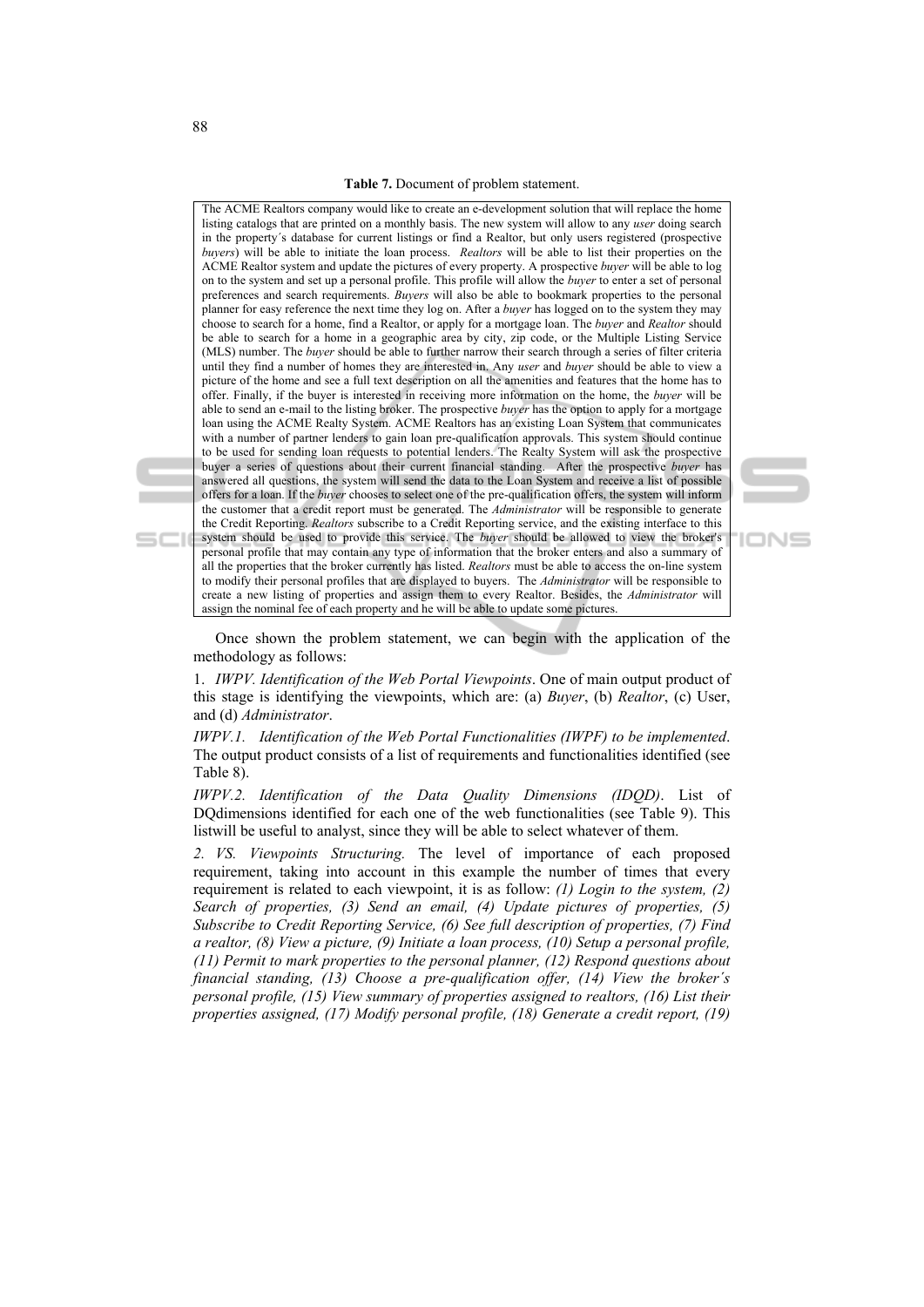*Create a new list of properties, (20) Assign the nominal fee of each property.* Taking as basis the importance level of each requirement, we can hierarchize the viewpoints in the next order: *1. Realtor, 2. Buyer, 3. Administrator, 4. User.* 

*VS.1. Choose a DQ Model (CDQM).* The output product is a hierarchized list of DQ dimensions identified (taking as base Table 4): *1. Accessibility, 2. Compliance, 3. Confidentiality, 4.Completeness, 5.Consistency, 6.Currentness, 7.Credibility.* 

|  | Viewpoint     | <b>Functional Requirement</b>                              | Web functionality described by<br>[13] |  |
|--|---------------|------------------------------------------------------------|----------------------------------------|--|
|  |               | FR1. Search of properties.                                 | Search capabilities                    |  |
|  |               | FR2. Initiate a loan process.                              | Process and actions                    |  |
|  |               | FR3. Login to the system.                                  | Security                               |  |
|  |               | FR4. Setup a personal profile.                             | <b>Content Management</b>              |  |
|  |               | FR5. Permit to mark properties to the personal<br>planner. | Personalization                        |  |
|  |               | FR6. Find a realtor.                                       | Search capabilities                    |  |
|  |               | FR7. View a property's picture.                            | Search capabilities                    |  |
|  | Buver         | FR8. See full description of properties.                   | Presentation                           |  |
|  |               | FR9. Send an email.                                        | Collaboration &<br>Communication       |  |
|  | SCIENCE       | FR10. Respond questions about financial standing.          | Process and actions                    |  |
|  |               | FR11. Choose a pre-qualification offer.                    | Process and actions                    |  |
|  |               | FR12. View the broker's personal profile.                  | Collaboration &<br>Communication       |  |
|  |               | FR13. View summary of properties assigned to<br>realtors.  | Search capabilities                    |  |
|  |               | FR14. List their properties assigned.                      | Search capabilities                    |  |
|  |               | FR15. Update pictures of properties.                       | <b>Content Management</b>              |  |
|  |               | FR16. Subscribe to Credit Reporting Service.               | Process and actions                    |  |
|  | Realtor       | FR17. Modify personal profile.                             | <b>Content Management</b>              |  |
|  |               | FR9. Send an email.                                        | Collaboration &<br>Communication       |  |
|  |               | FR3. Login to the system.                                  | Security                               |  |
|  |               | FR1. Search of properties.                                 | Search capabilities                    |  |
|  |               | FR18. Generate a credit report.                            | Administration                         |  |
|  |               | FR19. Create a new list of properties.                     | Content Management                     |  |
|  |               | FR20. Assign the nominal fee of each property.             | Administration                         |  |
|  | Administrator | FR3. Login to the system.                                  | Security                               |  |
|  |               | FR9. Send an email.                                        | Collaboration &<br>Communication       |  |
|  |               | FR16. Subscribe to Credit Reporting Service.               | Process and actions                    |  |
|  |               | FR15. Update pictures of properties.                       | Content Management                     |  |
|  |               | FR1. Search of properties.                                 | Search capabilities                    |  |
|  |               | FR7. View a property's picture.                            | Search capabilities                    |  |
|  | User          | FR8. See full description of properties.                   | Presentation                           |  |
|  |               |                                                            |                                        |  |

**Table 8.** Identification of the Web Portal Functionalities (IWPF).

3. *DV. Documentation of the Viewpoints*. We use the following templates to conveniently document the different viewpoints and requirements. The results are gathered in Tables 10 and 11 (due to pages restriction of the paper, we only describe some of them). This documentation is a key part of a *System Requirement Specification document augmented with DQ Requirements Specification.*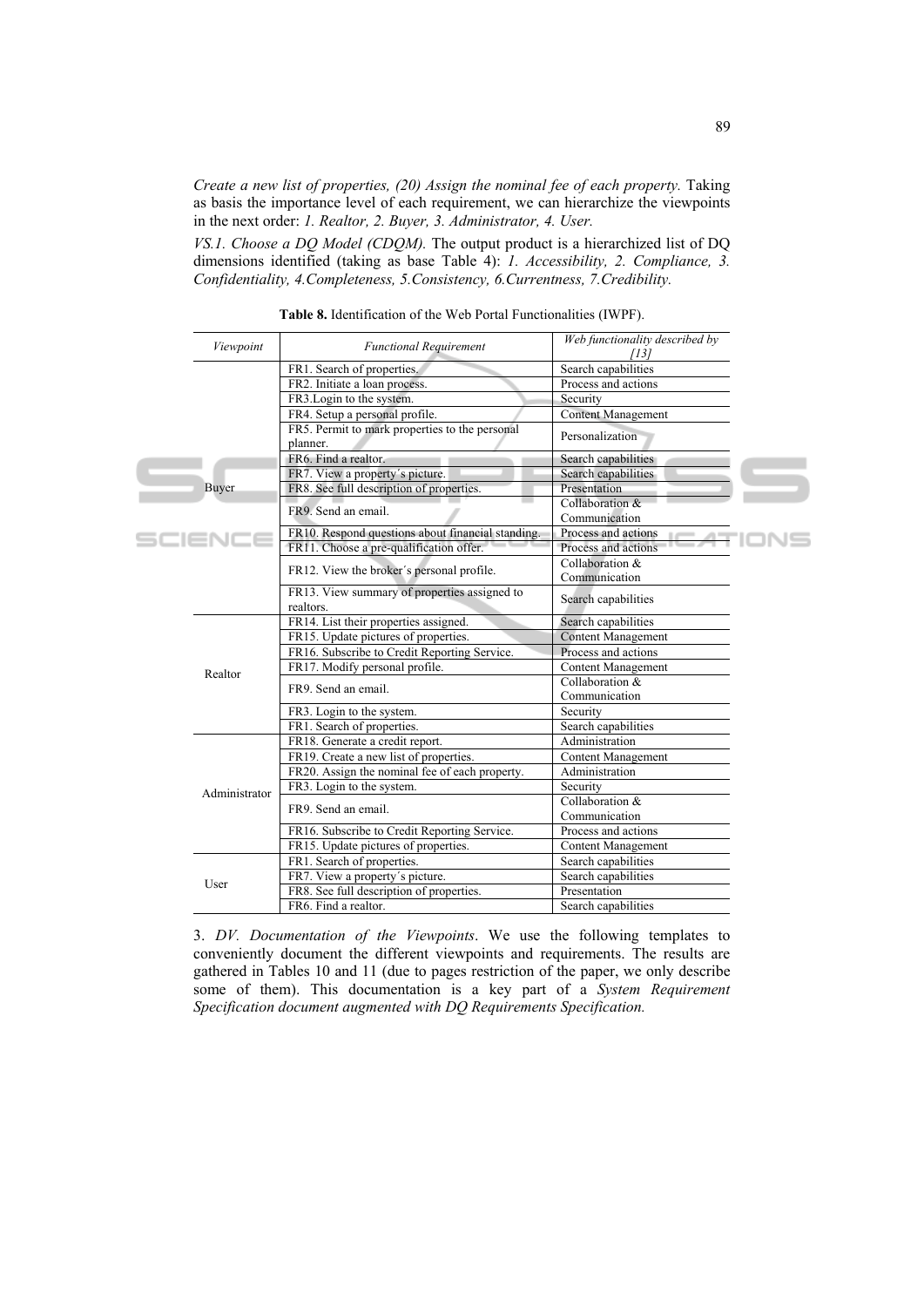**Table 9.** Identification of DQ dimensions.

| Web functionality                  | DO dimensions related                                                                                              |
|------------------------------------|--------------------------------------------------------------------------------------------------------------------|
| Administration                     | Completeness, Compliance.                                                                                          |
| Security                           | Accessibility, Compliance, Confidentiality.                                                                        |
| Process and actions                | Completeness, Currentness, Accessibility, Compliance.                                                              |
| Search capabilities                | Completeness, Consistency, Credibility, Currentness, Efficiency,<br>Traceability, Understandability, Availability. |
| Personalization                    | Completeness, Accessibility, Compliance, Confidentiality.                                                          |
| Collaboration and<br>Communication | Completeness, Consistency, Currentness, Accessibility, Compliance.                                                 |
| Presentation                       | Completeness, Compliance.                                                                                          |
| Content Management                 | Completeness, Consistency, Credibility, Currentness, Accessibility,<br>Compliance, Confidentiality.                |

**Table 10.** Specification of viewpoint "Buyer".

| Reference       | Buyer.                                                                               |
|-----------------|--------------------------------------------------------------------------------------|
| Focus           | Viewpoint of the Buyer, he performs the main business functionalities of the         |
|                 | application.                                                                         |
| Attributes      | Name, address, telephone, email, salary.                                             |
| Requirements    | Search of properties, Initiate a loan process, Login to the system, Setup a personal |
|                 | profile, Permit to mark properties to the personal planner, Find a realtor, View a   |
|                 | property's picture, See full description of properties, Send an email, Respond       |
|                 | questions about financial standing, Choose a pre-qualification offer, View the       |
|                 | broker's personal profile, View summary of properties assigned to realtors.          |
| Web             | Search capabilities, Process and actions, Security, Content Management,              |
| functionalities | Personalization, Presentation, Collaboration and Communication.                      |
| Exceptions      | None.                                                                                |
| <b>History</b>  | No alterations.                                                                      |

**Table 11.** Requirement "Setup a personal profile".

| Reference                      | Setup a personal profile.                                                                                       |  |  |  |  |  |  |
|--------------------------------|-----------------------------------------------------------------------------------------------------------------|--|--|--|--|--|--|
| Description                    | This requirement is related to manage and update of all the buyer personal<br>information.                      |  |  |  |  |  |  |
| Data                           | Name, address, email, salary.                                                                                   |  |  |  |  |  |  |
| Viewpoints                     | Buyer.                                                                                                          |  |  |  |  |  |  |
| Non-functional<br>requirements | None.                                                                                                           |  |  |  |  |  |  |
| DO requirements                | Consistency,<br>Completeness.<br>Credibility,<br>Accessibility.<br>Currentness,<br>Compliance, Confidentiality. |  |  |  |  |  |  |

*DV.1. Documentation of the Data Quality Dimensions* (*DDQD*). As part of the output product of this stage based on the Table 5, and with the goal of documenting and modeling the DQ dimensions, we apply in this point the UML profile proposed previously, this profile will permit us modeling DQ requirements (*DQ dimensions*) associated to the different functionalities that the system will provide, taking as basis this profile we can model an "*Information case diagram*", which is much more explicit that a common use case diagram. In this "*Information case diagram*" (see Fig. 2) we can see the requirements previously referred: "*FR4. Set up a personal profile"* and *"FR20. Assign the nominal fee of each property"*, which can be modelled like "*Information cases" (IC)*, they maintain a relation of type "*include*" with the use cases stereotyped like "*DQDim*", it means that data managed for each one of *Information cases* should satisfy the DQ dimensions specified. Thus, the developer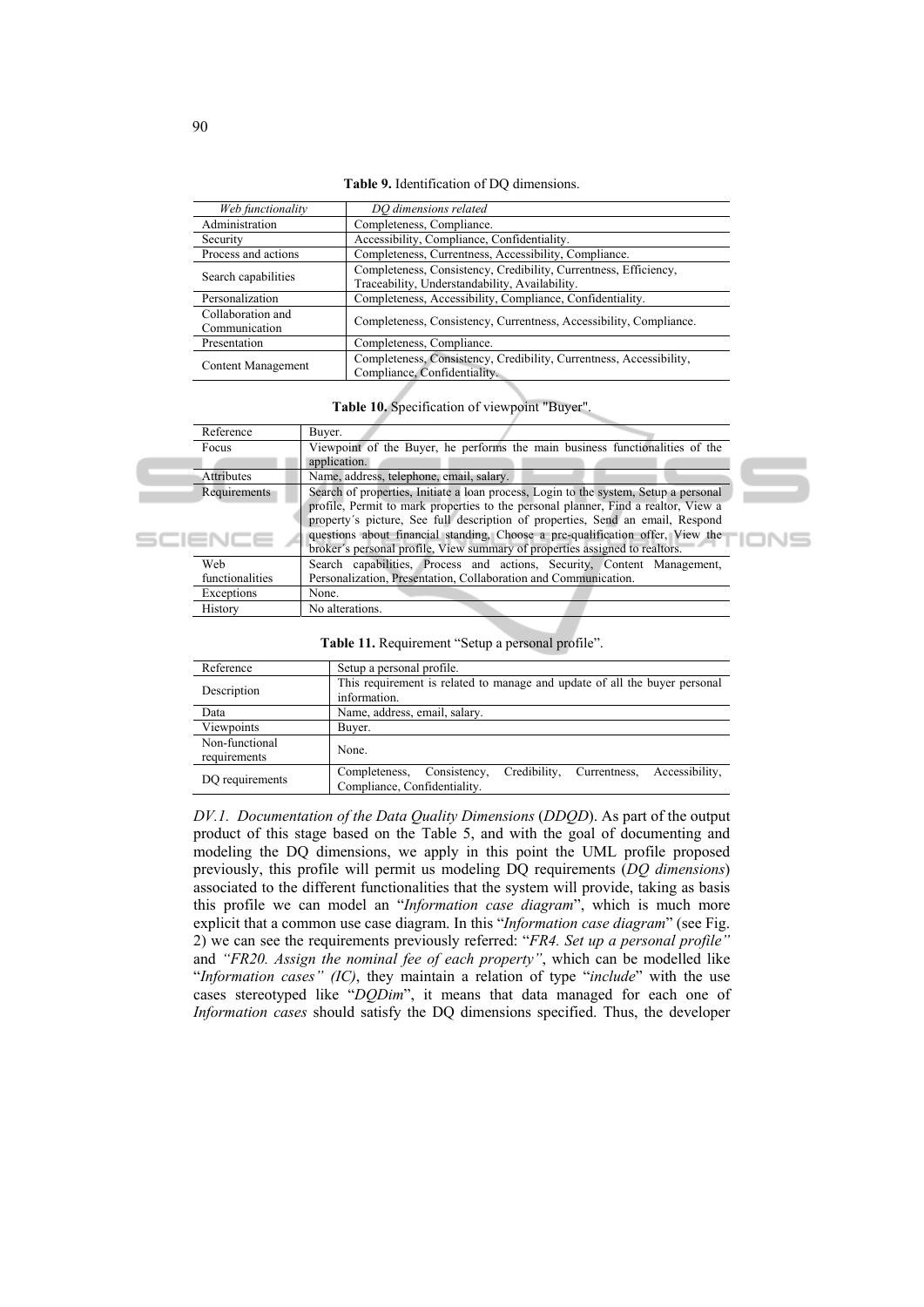will have to consider the DQ dimensions at the moment of implementing the different functionalities of the application. In this diagram, the Information Case "*Set up a personal profile*" (associated with the Web functionality "*Content Management*") manages mainly the following pieces of data: *name*, *address, email* and *salary*. It means that these data should be compliant with the DQ dimensions of *Completeness, Consistency, Credibility, Currentness, Accessibility, Compliance* and *Confidentiality*. In this specific case, the analyst has chosen modeling only three of them. Similarly, the Information case "*Assign the nominal fee of each property*" (associated with the Web functionality "*Administration*") will manage the following pieces of data: *ID property, nominal fee, Realtor in charge* and *address*. So, these data should be compliant with the DQ dimensions of *Completeness* and *Compliance*.

4. *LVS.1. Modeling of Data Quality Requirements (MDQR).* The output product of this stage based on Table 6, it consists mainly in getting an object-oriented design, it should contains the main classes responsible for providing the functionalities of the Web portal, as well as the classes responsible for implementing the DQ dimensions. These diagrams are part of a *document of high-level design with awareness of DQ*.

*LVS.2. Validation of Model* (*VM*). Finally, the main documents obtained once applied the methodology ("*Document of System Requirement Specification with DQ Requirements Specification"* and "*Document of high-level design with awareness of DQ*") should be validated with the client. Π.



**Fig. 2.** Information case diagram.

### **5 Conclusions**

At present, data and information are fundamental assets of any organization. In the last years the Web portals has established as one of the main information sources in

IONS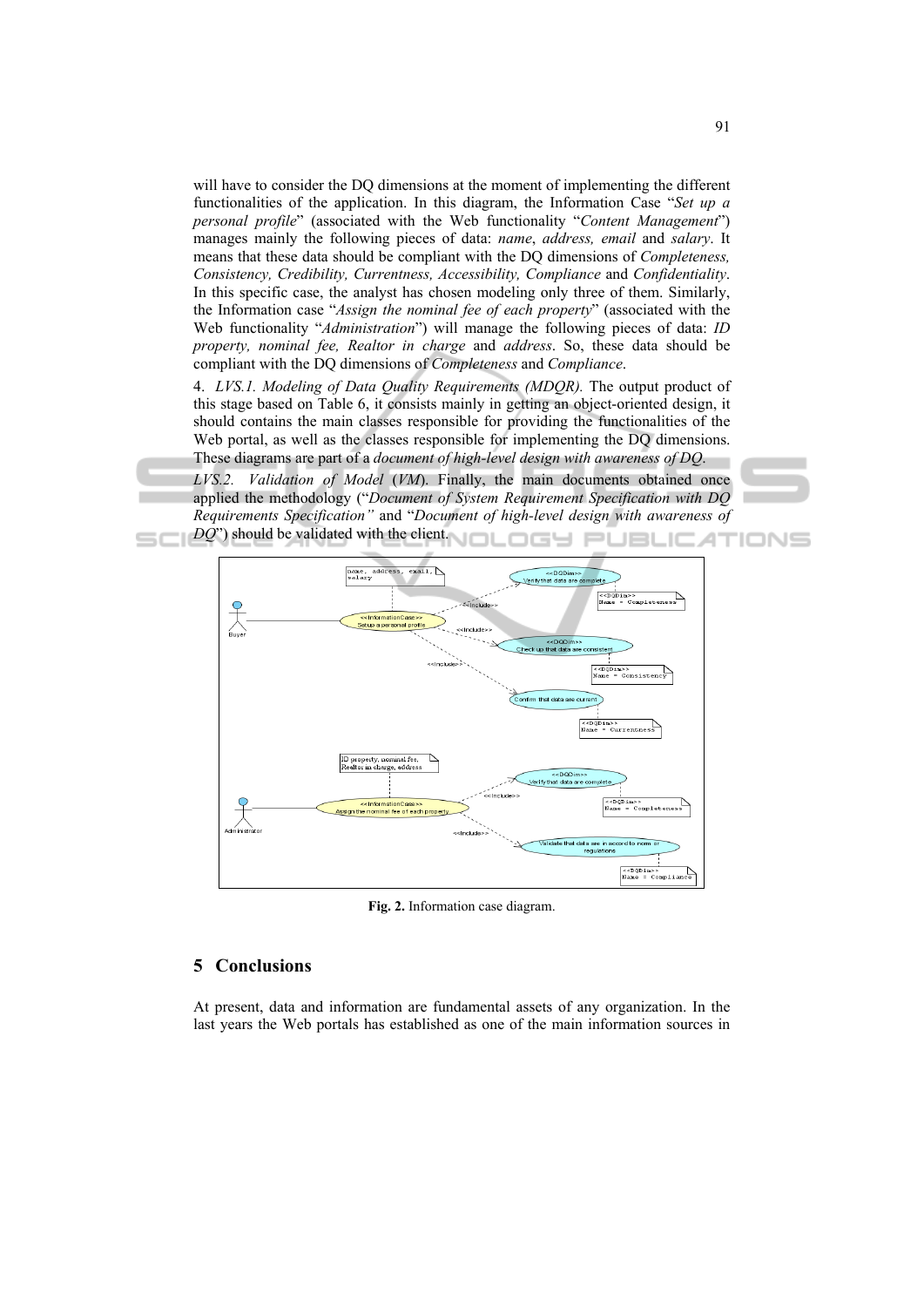Internet, and as means for allowing the access to information for all people. Nevertheless, the great majority of users who seek information needs to be sure that it has the adequate DQ level for the use that they require. A first solution to this problem is showed in this paper, where it is described which DQ dimensions are presumably related with the different Web functionalities. Immediately, we show a Methodology to elicit and define DQ requirements (*DAQUA-VORD*), besides a UML profile in order to modeling these kinds of requirements. Thus, we are able to encompass both approaches: methodological and technologic. These approaches could facilitate to the analyst and developers getting awareness about the DQ level that need to be implemented for each one of the functionalities during all Web development process.

#### **Acknowledgements**

This research is part of the PEGASO-MAGO (TIN2009-13718-C02-01), and IQMNet (TIN2010-09809-E) projects, supported by the Spanish Ministerio de Educación y Ciencia. ALTAMIRA project (PII2I09-0106-2463) supported by JCCM Consejería de Educación y Ciencia.

INIOL

ות התו



**JBLICATIONS** 

### **References**

SCIENCE *A*NI

- 1. Calero, C., A. Caro, and M. Piattini, An Applicable Data Quality Model for Web Portal Data Consumers http://dx.doi.org/10.1007/s11280-008-0048-y World Wide Web 2008. 11 (4 ): p. 465-484
- 2. Yang, Z., et al., Development and validation of an instrument to measure user perceived service quality of information presenting Web portals. Information and Management, 2004. 42(4): p. 575-589.
- 3. Mahdavi, M., J. Shepherd, and B. Benatallah. A Collaborative Approach for Caching Dynamic Data in Portal Applications. in Proceedings of the fifteenth conference on Australian database. 2004.
- 4. Eppler, M. and M. Helfert. A Classification and Analysis of Data Quality Costs. in International Conference on Information Quality. 2004. MIT, Cambridge, MA, USA.
- 5. Cappiello, C. and M. Comuzzi. Efficient Allocation of Quality Improvement Efforts to Support the Definition of Data Service Offerings. in 12th International Conference on Information Quality. 2007. Cambridge, MA.
- 6. Guerra-García, C., I. Caballero, and M. Piattini, A Survey on How to Manage Specific Data Quality Requirements during Information System Development. Lecture Notes in Computer Science, 2011(Evaluation of Novel Approaches to Software Engineering).
- 7. Wang, R. Y. and S. Madnick. Data Quality Requirements: Analysis and Modelling. in Ninth International Conference on Data Engineering (ICDE'93). 1993. Vienna, Austria: IEEE Computer Society.
- 8. Wang, R. Y., A Product Perspective on Total Data Quality Management. Communications of the ACM, 1998. 41(2): p. 58-65.
- 9. Becker, D., W. McMullen, and K. Hetherington-Young. A Flexible and Generic Data Quality Metamodel. in International Conference on Information Quality. 2007.
- 10. Caballero, I., et al. DQRDFS:Towards a Semantic Web Enhanced with Data Quality. in Web Information Systems and Technologies. 2008. Funchal, Madeira, Portugal.